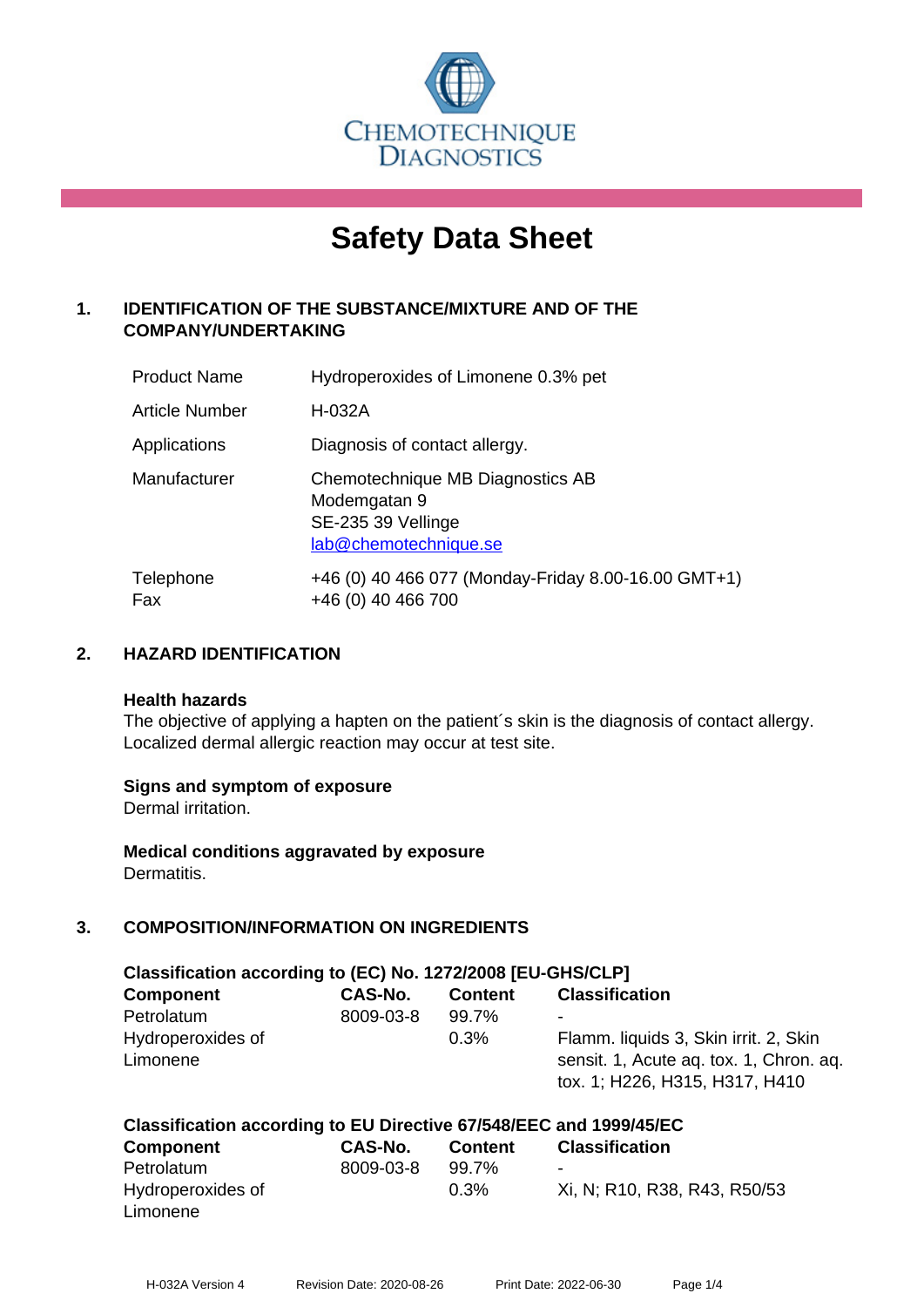#### **4. FIRST AID MEASURES**

**Emergency and first aid procedures**

Obtain medical attention.

#### **5. FIRE-FIGHTING MEASURES\***

#### **Suitable extinguish media**

CO2, powder or water spray. Fight larger fires with water spray or alcohol resistant foam.

# **For safety reasons unsuitable extinguishing agents**

Water with full jet.

# **Special protective equipment for fire-fighters** Wear self-contained respiratory protective device. Wear fully protective suit.

\*Data is shown for petrolatum only

## **6. ACCIDENTAL RELEASES MEASURES**

**Steps to be taken if material is released or spilled** Contain and place in a closed container.

# **7. HANDLING AND STORAGE**

**Precautions to be taken in handling and storage** Store dark at 5-8°C. Avoid extended exposure to light. FOR EXTERNAL USE ONLY.

# **8. EXPOSURE CONTROLS/PERSONAL PROTECTION**

**Respiratory protection** Not required.

**Ventilation** Local exhaust.

**Protective gloves** Disposal gloves.

# **Eye protection**

Not required with normal use.

#### **Work/Hygienic practices**

Wash hands after each use.

#### **9. PHYSICAL AND CHEMICAL PROPERTIES**

Odour **Fragrance** 

Appearance Ivory White Semi Solid

Melting point\* 50-55° C

Boiling point\* No data available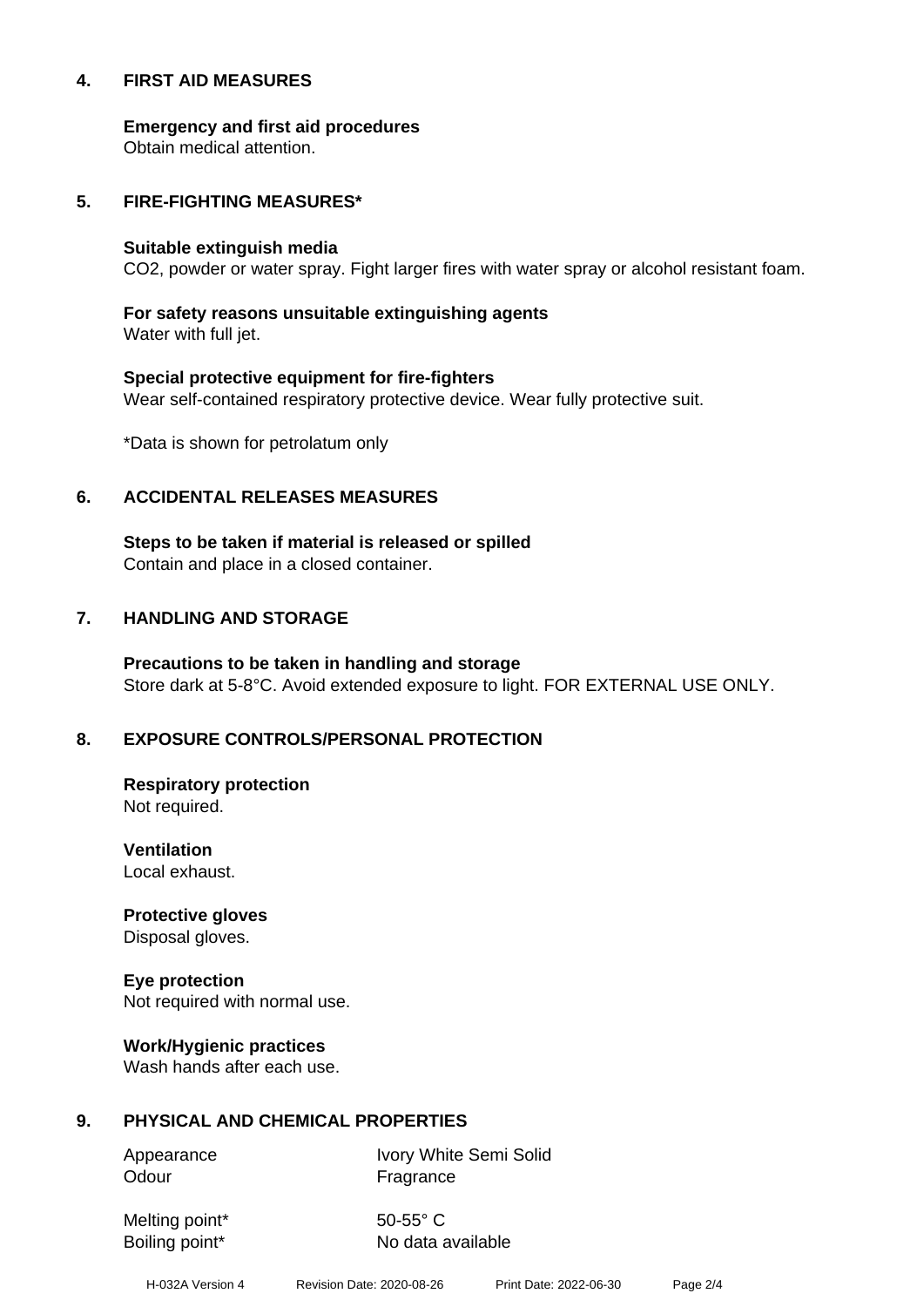Flash point\* >100°C Density\* No data available. Solubility in/Miscibility with Water\*

Self ignition\* Product does not self ignite. Danger of explosion\* Product does not present an explosion hazard. Insoluble

\*Data is shown for petrolatum only

# **10. STABILITY AND REACTIVITY**

#### **Incompability**

May react with strong oxidizing agents.

#### **Stability**

Stable at recommended storage conditions.

#### **Hazardous byproducts**

Combustion may generate CO, CO2 and other oxides.

#### **Hazardous polymerization**

Will not occur.

#### **11. TOXICOLOGICAL INFORMATION**

No data available.

#### **12. ECOLOGICAL INFORMATION**

No data available.

#### **13. DISPOSAL CONSIDERATIONS**

#### **Waste disposal method**

Comply with federal, state/provincial and local regulation.

#### **14. TRANSPORT INFORMATION**

Not dangerous goods.

#### **15. REGULATORY INFORMATION**

The classification is according to the latest editions of the EU lists, and extended by company and literature data.

#### **16. OTHER INFORMATION**

#### **Text of H-statements and R-phrases mentioned in Section 3**

Flamm. liquids 3 Flammable liquids (Category 3) Skin irrit. 2 Skin irritation (Category 2) Skin sensit. 1 Skin sensitization (Category 1)